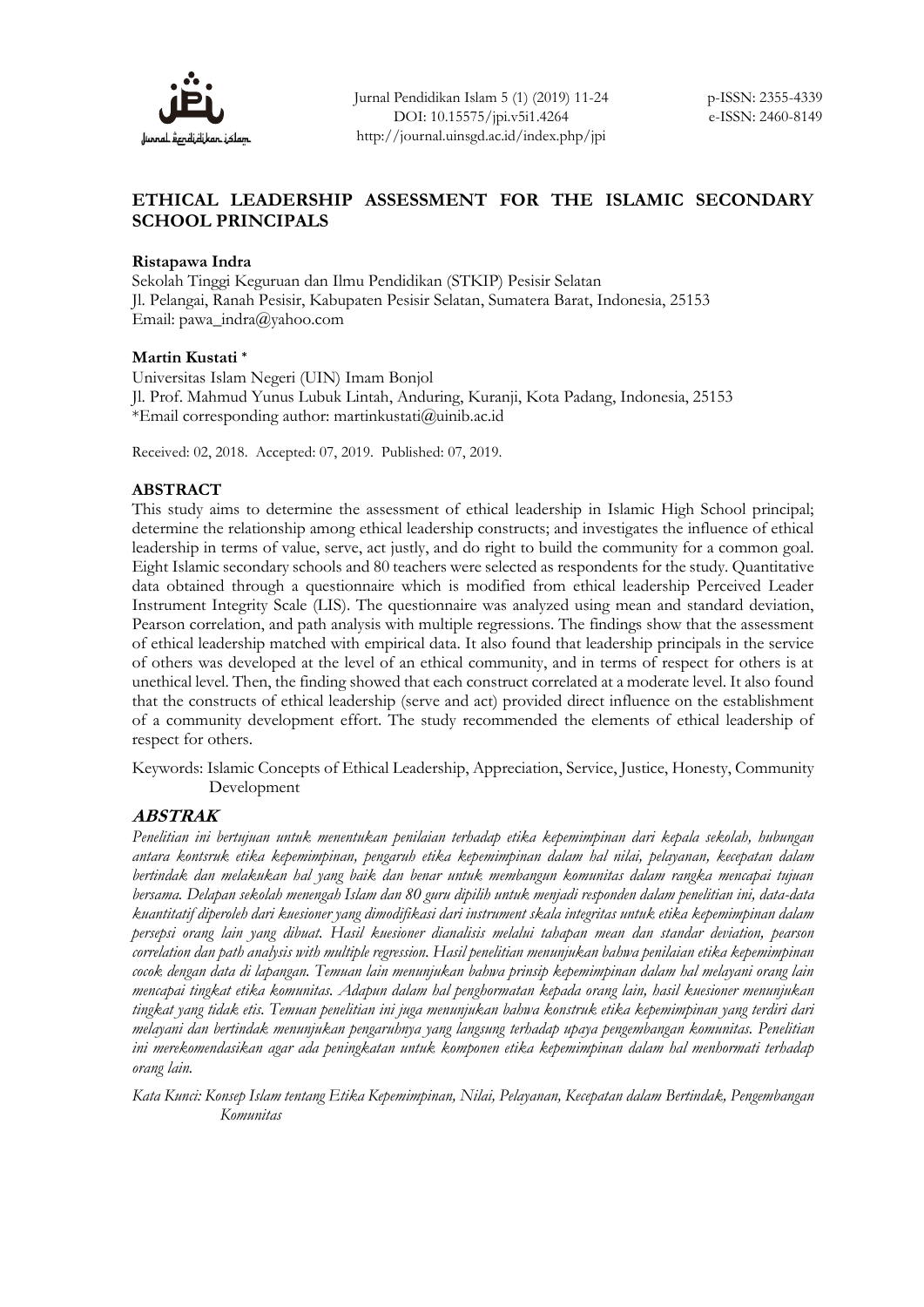## **INTRODUCTION**

There are numerous researchers (Avolio, Gardner, Walumbwa, Luthans, & May, 2004; Erdogan, Kraimer, & Liden, 2004; W. L. Gardner, Avolio, Luthans, May, & Walumbwa, 2005; Grojean, Resick, Dickson, & Smith, 2004; Joseph & Winston, 2005; Pieterse, Van Knippenberg, Schippers, & Stam, 2010; Russell, 2001) studied about the important roles of the leaders and leadership in organization. In the United States, many suggestions have been raised through reports i.e. "A Nation At Risk, 1983", "Action For Excellence, 1983", "Better Education For Michigan Citizen: A Blue Print For Action, 1984", and "Leader For America's Schools, 1987", that asserted the importance of leadership behavior to an organization. The researchers spoke of effective leadership and the close connection between strong leadership and the success of organization. Likewise in the perspective of school leadership, researches by Bryk & Schneider (2003); Coburn & Talbert (2006); DiPaola & Walther-Thomas (2003); Elmore (2002); Hale & Moorman (2003); Hallinger (2005); Hoy, Smith, & Sweetland (2002); Salazar (2007); Sweetland & Hoy (2000); Youngs & King (2002) asserted that principals have major roles to determine and to develop the quality of school organization.

In a more specific context, there have also been many studies conducted by educational experts and observers on the close ties between the various principals' leadership assessment and effective schools. Blase & Kirby (2008); Bush, Kiggundu, & Moorosi (2011); DuFour & Eaker (2009); Edmonds (1979); Hallinger (2005); Indra & Kustati (2016); Saat & Zain (2016); Southworth (2002) affirmed that a school that shows significant progress in achieving its intended purpose is usually led by a good and effective school principals. The same is also stated by Leithwood, Aitken, & Jantzi (2006) that principal leadership is widely viewed as one of the decisive factors for school performance success.

Research on the teaching leadership model also explains the close connection between instructional leadership and school performance. A study conducted by Indra & Kustati (2016) on effective principal leadership explained that there have been shifts in the headmaster's function from a managerial to a teaching leadership. The principal has focused more on teaching leadership than on school-related administration. Effective schools can only be realized by principals who understand the role in the school's teaching program. They do not only understand but aspire to carry out their responsibilities for the academic achievement of their students comprehensively. Davis, Darling-Hammond, LaPointe, & Meyerson (2005); Halverson, Grigg, Prichett, & Thomas (2007); Lunenburg & Ornstein (2011); Muijs, Harris, Chapman, Stoll, & Russ (2004); Seashore Louis, Dretzke, & Wahlstrom (2010); Wagner (2014) said that studies of principal leadership in teaching conducted in most countries find that school principals who have proficiency in teaching leadership has the ability to make change of the teaching and learning process.

There is also research on school leadership in terms of transformational leadership concepts initiated by Kuhnert (1994), Bass (1995) and continued by Bass & Avolio (1997) and Transactional leadership concepts by Bush & Glover (2003); Gregory Stone, Russell, & Patterson (2004); Judge & Piccolo (2004); McCleskey (2014); Nguni, Sleegers, & Denessen (2006) and Hersey, Blanchard, & Johnson (2007). Research on the quality of one's leadership and its relation to the quality of a set of knowledge that he has in the aspects of teaching and its relation to emotional intelligence has also been widely practiced. The relationship between leaders' emotions and their effects on teams and outcomes has been introduced by Goleman (2003); Goleman, Boyatzis, & McKee (2013). (Goleman D. , 2006; Goleman, Boyatzis, & McKee, 2013; Prati, Douglas, Ferris, Ammeter, & Buckley, 2003) explain that many smart people fail to be successful because of their lack of sensitivity and interpersonal skills, and emotional intelligence. Thus, it is required to have a set of leadership competencies oriented to emotional intelligence in order to exemplify the efficient school climate. Competence by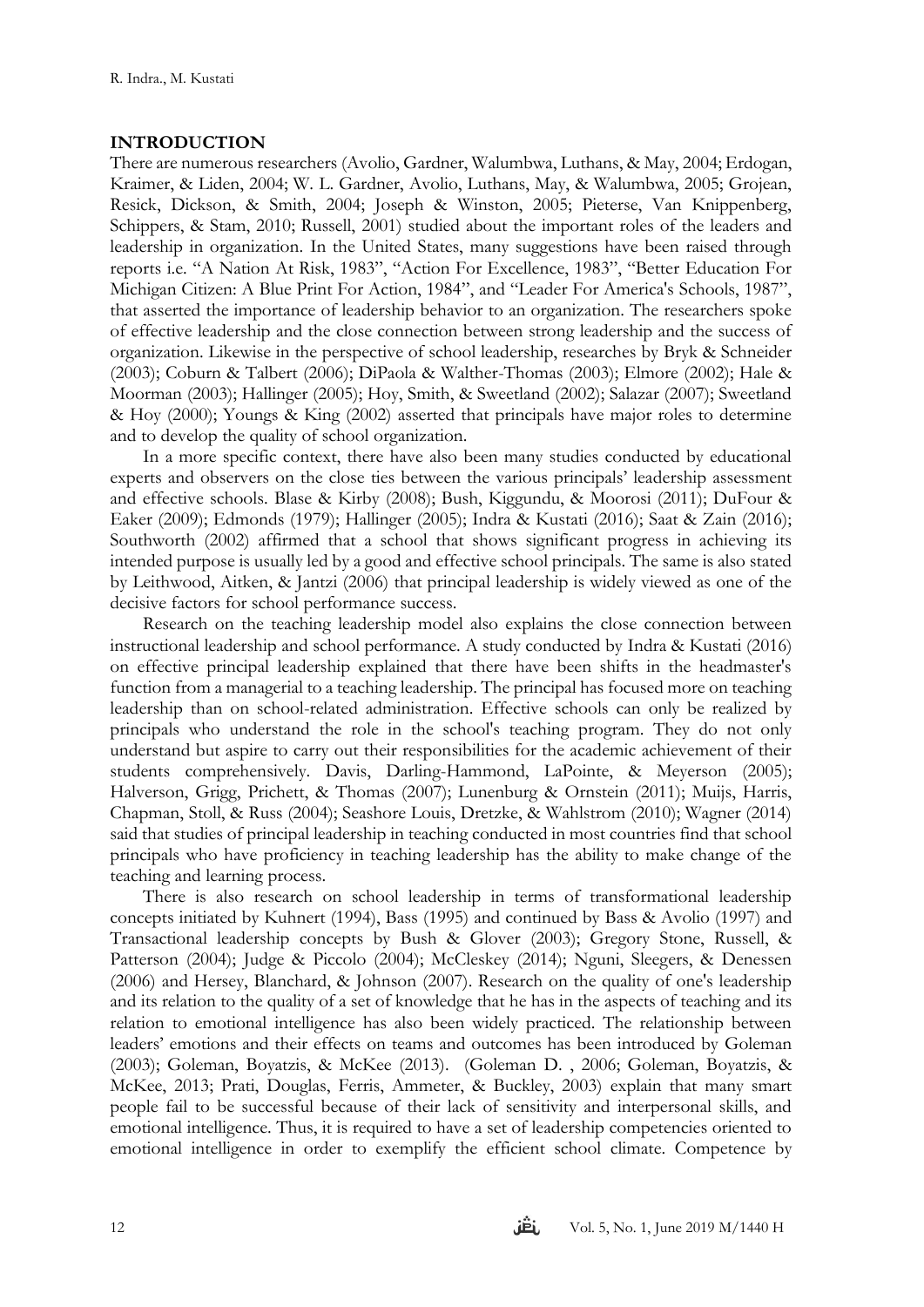Goleman et al. (2013) divides into four main components: (a) self-awareness, (b) selfmanagement, (c) social awareness, and (d) relationship management.

The late 20th century research on effective leader and leadership has also evolved into the research on ethical leadership. In 1996, an article about ethical leadership was presented by a group of leadership experts compiled by the W.K Kellogg Foundation written in a book entitled *Ethics, the Heart of Leadership* (Ciulla, 2014). Research on ethical leadership is also put forward by (Northouse, 2015). Leadership is not just a process in which leaders influence others to achieve common goals. But the ethics of a leader is also an important factor that can influence a leader's success in realizing the vision and mission of an organization (Batool, 2013; Boyatzis & McKee, 2005; H. E. Gardner, 2011; Hackman & Johnson, 2013; Hargreaves & Fink, 2012; Hollander, 2012). The ethical dimensions of a leader also have an impact on the life they lead. This sense implies that a leader has an ethical responsibility to treat followers with respect, as a unique identity human being. The same point of view is also put forward by who stated that an ethical leader who gives rewards to the others demands that he would be sensitive of the prominences, needs, and take the responsibilities of the followers. Ethics is important for every leader, according to Northouse (2018) a leader helps to build and to strengthen the organizational values (Avolio et al., 2004; B. M. Bass & Avolio, 1997; M. E. Brown & Treviño, 2006; Grojean et al., 2004; Hsiung, 2012; Mayer, Salovey, & Caruso, 2000; Zhu, Avolio, Riggio, & Sosik, 2011).

Long before the scientific study of ethical leadership in the late 20th century, the essences of leaders and ethical leadership in the 7th century has been conversed by Islam. The concept of leadership in Islam which is often referred as the Caliph is pretty much explained in the Quran and the Hadith that explains about the proper leader, their duties and responsibilities as well as the essential traits or behaviors of the leaders. In the Islamic perspective, the core mission of a Caliph is to bring balance to the earth. The obligation of a Caliph contains an ethical dimension in which a leader in Islamic point of view must be trustworthy, honest, exemplary, and able to bring harmony for the society as well as for the nature. The Holy Quran and Hadith assert that ethical leaders are the leaders who are trustworthy, honest, fair, and full of justice. Therefore, ideally Islam requires for a Caliph to meet several criteria i.e. *adil* (qisth, equalizing, leveling), *amanah* (accountability), *dakwah* (sociality), and *ummah* (collectivity) that have become the birth of the concept of "civil leadership" or a concept of leadership that is based on and strengthened with the concept of *ummah* (Ishak, 2011; Zuhdi, 2014).

Ishak (2011) and Zuhdi, (2014) state that some principles of ethical leadership in Islamic concepts are also in harmony with the concept of ethical leadership by Shapiro & Stefkovich (2016) who has proposed a unique ethical leadership approach. This approach stressed on how a leader helps followers to confront the conflict and overcome the conflict by implementing the change. Their perspective is related to the value of the worker, the value of the organization and the society of the organization itself. According to Shapiro & Stefkovich (2016), an ethical leader is the one who is able to help followers in overcoming values that contradictory with the organization.

In more specific context, the Islamic concepts of ethical leadership as proposed by Ishak (2011); Zuhdi, (2014), and Northouse (2015) have similar principals. The further explanation is, Northouse (2018) put forward five principles of ethical leadership that can be implemented within the organization. These five principles can provide the basis for the development of a strong ethical leadership i.e.: 1) respect others; 2) serving others; 3) show justice; 4) displaying honesty; and 5) building community. Ethical leaders are leaders who can appreciate others and also enable them to be themselves (Bolman & Deal, 2017; Mendonca, 2001; Michie & Gooty, 2005). The ethical leader also has the responsibility to serve others, and with the emphasis on the well-being of the followers (Senge, 2006). Ethical leaders are also related to justice and equality issues (Rawls, 2009). The ethical leader will prioritize equal treatment to all followers.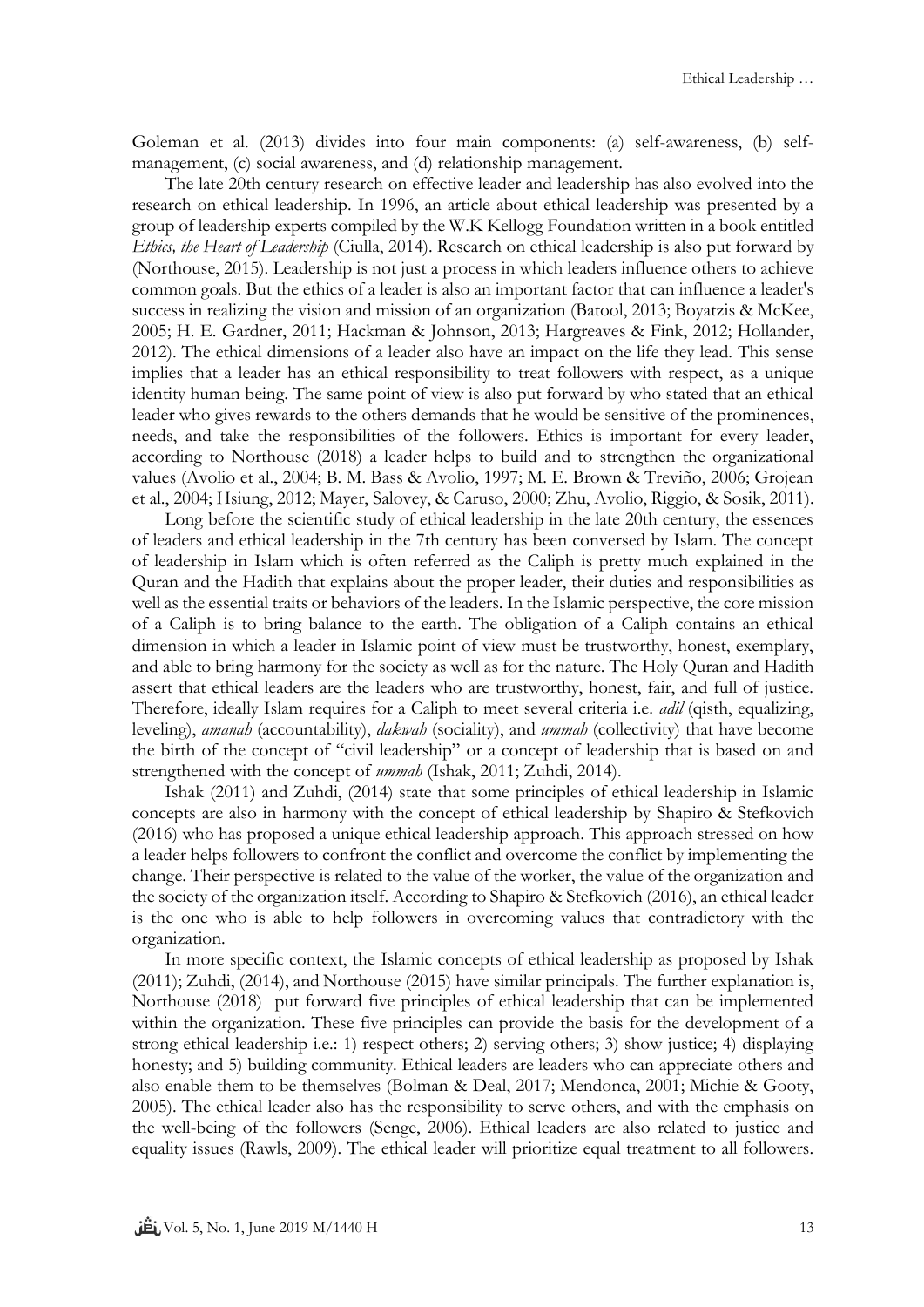Justice will require leaders to put the issue of justice as the core of their decision. The next ethical leader is also an honest leader. Rivli (2002), had clearly explained in the book entitled "The Ethical Imperative", stated that honesty is more tolerable than lying. For an organization leader, honest means that you should not promise anything you cannot fulfill; do not tell lie; do not hide behind a rotating stone wall; do not ignore your responsibilities; and do not avoid accountabilities. An ethical leader is a leader who builds a community. It is translated as a leader who can influence others and/or as a person who can influence other individuals in the organization to achieve the common goals. An ethical leader is taking into account everyone's goals in the organization; is taking care of the others' goals; and is not forcing or ignoring others prominences (Bernard M. Bass, 1997).

The study aims to: (1) determine the assessment of ethical leadership in Islamic High School principal, (2) to determine the relationship between ethical leadership constructs, and (3) to find out the influence of ethical leadership in the aspect of appreciating, serving, acting justly, and acting honestly towards the aspects of the leaders' abilities in embodying community to achieve the common goals. The quality of the principals' leadership to be seen in the study is related to the principals' ethical leadership from the school's citizens' point of view. This leadership will be able to demonstrate a leader's leadership level at a very ethical, ethical, unethical, and highly unethical stage.

#### **METHOD**

This type of this research is associative research which aims to determine the relationship between two or more variables. This research has the highest level in compared with descriptive and comparative research. Within this research, we will generate a theory to explain, predict and guard a symptom. The population of this study refers to 16 Islamic Secondary High Schools in Padang and their 1340 teachers. Based on the sample determination table by (Krejcie & Morgan, 1970), 8 Islamic secondary schools were involved in this study. The selection of teacher respondents for each school is defined as 7 to 10 teachers from the total teachers in each sample school (Ary, Jacobs, Sorensen, & Walker, 2013).

To examine the extent to which the contents of the instrument represent the constructs of Appreciation (X1), Serving (X2), Justice (X3), Honesty (X4), and Community Development (X5), construct validity using exploratory factor analysis with criteria KMO and Anti image  $\geq$ 0.5 and Component matrix of single dimension. Instrument items that have a load factor  $> 0.5$ are items that will be retained as valid items. While the reliability of the instruments of Ethical leadership constructs using the formula of Alpha Cronbach. The instrument reliability criterion is a coefficient reliability of alpha of 0.70 or more so that the instrument grain is declared reliable (J. D. Brown, 2002; Cronbach & Shavelson, 2004).

Meanwhile, to determine the principals' leadership category, whether including the category of ethical leader or highly unethical is done by descriptive analysis with revised minimum score interpretation based on Perceived Leader Integrity Scale (Northouse, 2018) The minimum score of 1.00 - 1.75 indicates ethical leaders, minimum scores of 1.76 - 2.50 indicate ethical leaders, min scores of 2.51 - 3.25 indicate unethical leaders and the minimum score of 3.26 - 4.00 is a very unethical leader. Interpretation of minimum scores can be seen in Table 1.

| No. | Minimum Score | Interpretation            |
|-----|---------------|---------------------------|
|     | $1.00 - 1.75$ | Ethical Leadership        |
|     | $1.76 - 2.50$ | Fairly Ethical Leadership |
| 3   | $2.51 - 3.25$ | Unethical Leadership      |
|     | $3.26 - 4.00$ | Very unethical Leadership |

Table 1. Interpretation of Ethical Leadership Minimum Scores into Four Categories.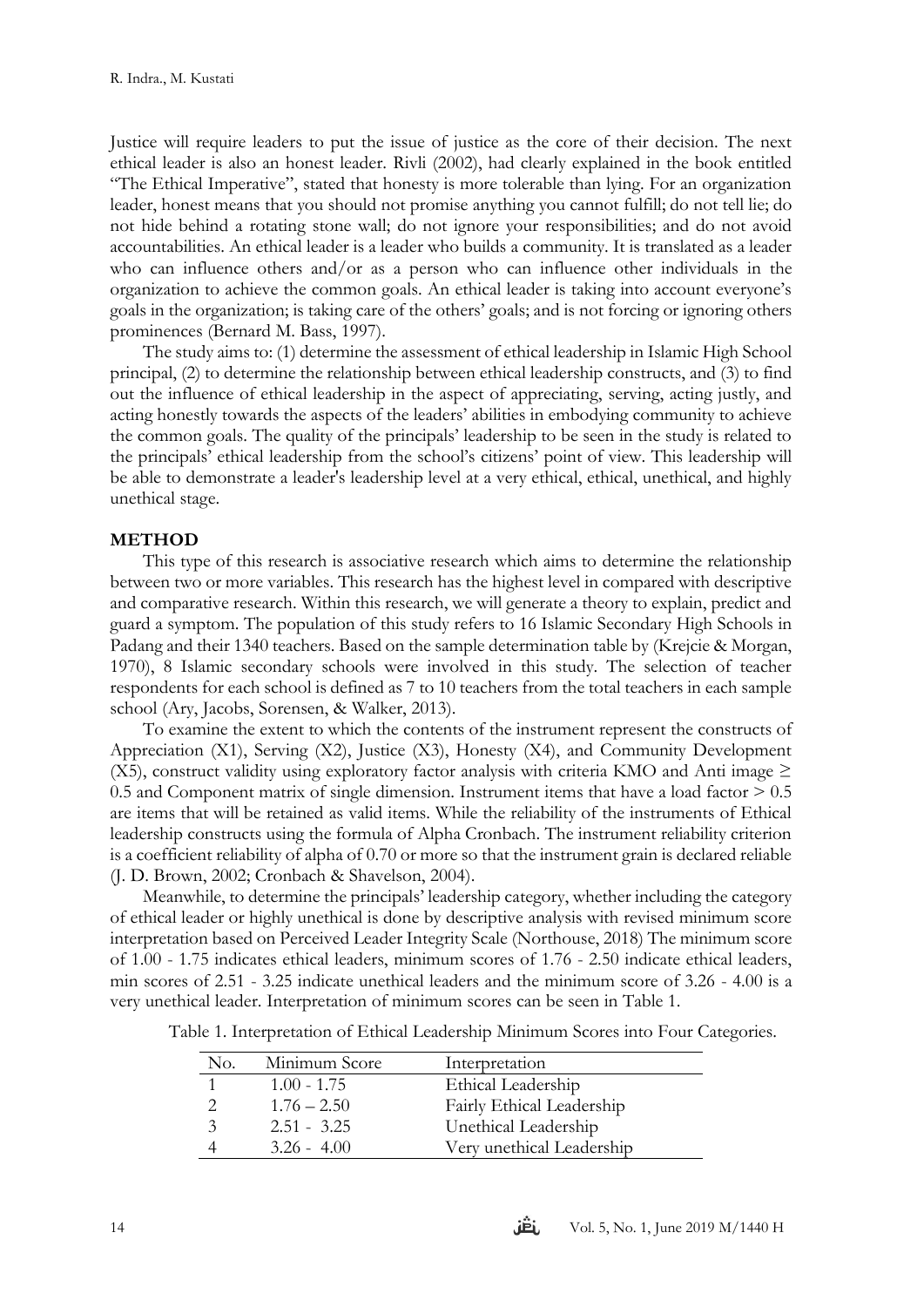Then, Pearson correlation analysis technique is used to determine correlation between variables and path analysis technique to get the value of direct and indirect influence by using multiple regression analysis with intervening variable. Intervening variable is the intermediate or mediating variable, which serves to mediate the relationship among variables. In this study, the parameters of variables are: Appreciation (X1), Serving (X2), Justice (X3), Honesty (X4), and Community Development (X5) are shown in Figure 1.



Figure 1. The Parameters of Relationship among Variables.

Figure 1states that the path diagram consists only of a substructure (which is also the complete structure), which contains four exogenous variables X1, X2, X3, X4 and an endogenous variable, X5, the structural equation for the path diagram is:

 $X5 = \rho X5X1X1 + \rho X5X2X2 + \rho X5X3X3 + \rho X5X4X4 + ε$ 

#### **RESULTS AND DISCUSSION**

Validity constructs aims to examine the extent to which the content of the instrument item represents a construct considered to be a conceptual framework. The result of validity test of construct through Explanatory Factor Analysis obtained by KMO value  $\geq 0.05$  and Anti Image Correlation value for each item of > 0.05 and reliability test of probability test obtained Corrected Item Total Correlation value exceeds 0.30 and Cronbach Alpha Item Deleted value more than 0.60 which can be seen in the following table below:

Table 2. Summary of Test Results on the Validity and Reliability of Ethical Leadership Constructs.

|                    |         | Anti-       | Matrix     | Corrected   | Cronbach's |
|--------------------|---------|-------------|------------|-------------|------------|
| Variables          | KMO>0.5 | Image       |            | Item Total  | Alpha Item |
|                    |         | Correlation | Components | Correlation | Deleted    |
| Appreciation(X1)   | 0.708   | $0.548 -$   | > 0.5      | 0.468       | 0.819      |
|                    |         | 0.882       |            |             |            |
| Serving $(X2)$     | 0.828   | $0.776-$    | > 0.5      | 0.651       | 0.769      |
|                    |         | 0.863       |            |             |            |
| Justice $(X3)$     | 0.618   | $0.453 -$   | > 0.5      | 0.455       | 0.817      |
|                    |         | 0.752       |            |             |            |
| Honesty $(X4)$     | 0.711   | $0.673-$    | > 0.5      | 0.353       | 0.831      |
|                    |         | 0.775       |            |             |            |
| Community          | 0.481   | $0.491 -$   | > 0.5      | 0.589       | 0.781      |
| Development $(X5)$ |         | 0.772       |            |             |            |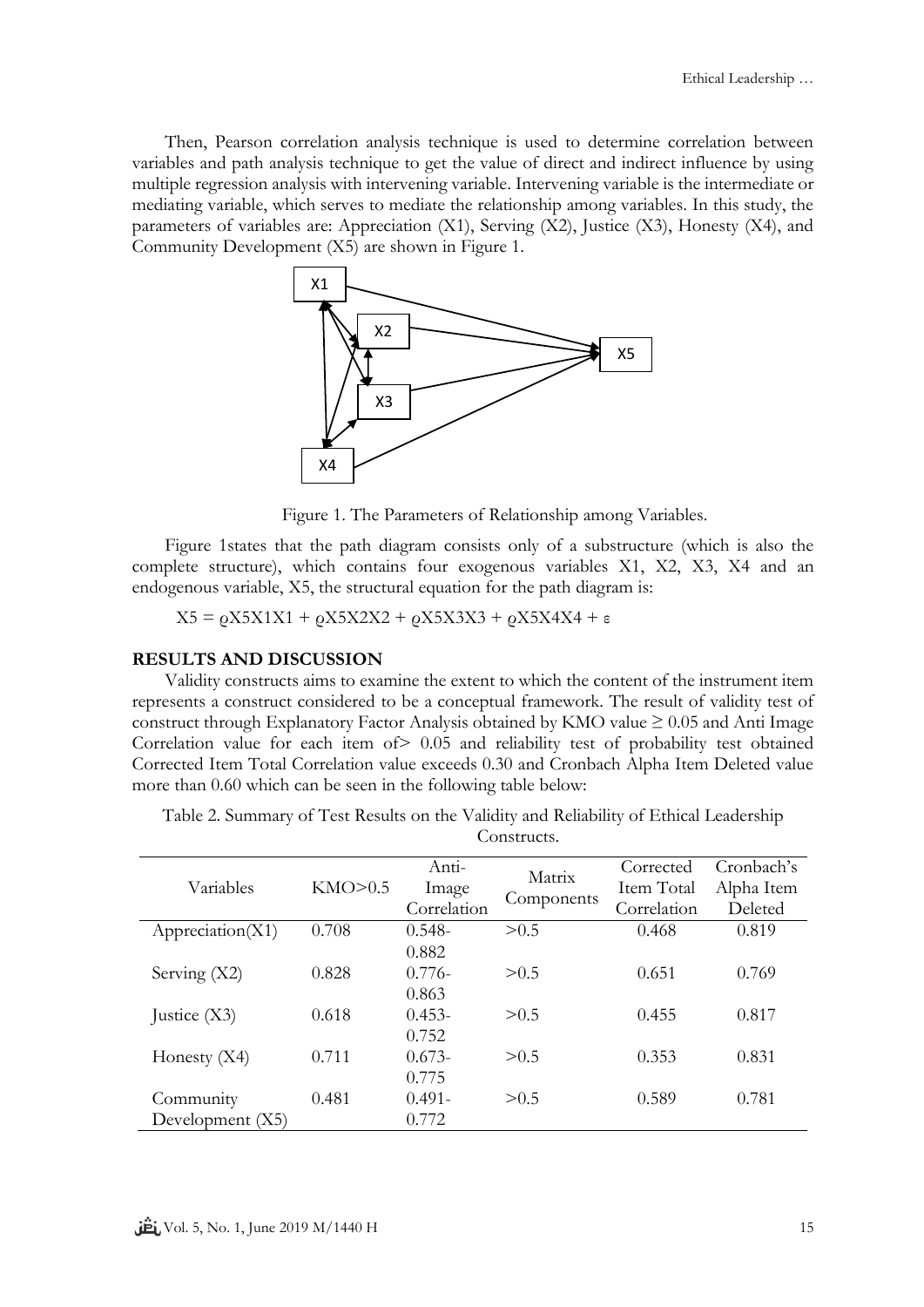To measure the integrity of ethical leadership of the principals of Islamic High Schools in Padang as a whole, an instrument consisting of 25 items has been grouped into five variables or constructs, i.e. Appreciation  $(X1)$ , Serving  $(X2)$ , Justice  $(X3)$ , Honesty  $(X4)$ , and Community Development (X5). The minimum score obtained from the instrument that the respondent has answered is interpreted into four categories as shown in Table 1 above. A min score closes to 1.00 represents the principal including the ethical leader; if the min score reaches closer to 4.00 depicting the principal is very unethical.

The results the study show the overall leadership of principals in the category of ethical principals in the Serving aspect with minimum score (1.764), Justice with minimum score (1.387), Honesty with minimum score (1.622), and Community Development with minimum score (1.406). While in the aspect of Appreciation, the headmasters are included in a fairly ethical category.

A more detailed analysis of the 25 instrument points indicates that there are four instruments with the lowest minimum score close to (1.00) describing that the respondent agreed that the principals are the ethical leaders with indicators; never entirely retains any useful information or feedback, with minimum score (1.133). For instrument items, respondents also agreed that the principal included a trustworthy leader in terms of classified information with min scores (1.156). The respondents also agree that the principal is a leader who never altogether lets others be blamed for his mistakes with min scores (1.132). As for the two items of the instrument about the principal who rejected the subordinates' request/proposal and did not want to listen to their opinions or ideas, the respondent agreed that the principals are categorized as fairly ethical leaders.

| Variables                  | Mean  | Std. Deviation | Category       |
|----------------------------|-------|----------------|----------------|
| Appreciation(X1)           | 1.764 | 0.7714         | Fairly Ethical |
| Serving (X2)               | 1.387 | 0.5533         | Ethical        |
| Justice $(X3)$             | 1.231 | 0.4389         | Ethical        |
| Honesty $(X4)$             | 1.622 | 0.6718         | Ethical        |
| Community Development (X5) | 1.406 | 0.6637         | Ethical        |

Table 3. Acquisition of Min Score of Ethical Leadership of Principal.

Pearson correlation is used to see the correlation between components with relationship value (r) interpreted into three stages.

| No. | Correlation (r) | Relationship Level |
|-----|-----------------|--------------------|
|     | $0.70 - 1.00$   | High               |
|     | $0.30 - 0.69$   | Fair               |
|     | $0.00 - 0.29$   | $_{\text{low}}$    |

Table 4. Relationship Level between Two Variables.

Source : (Northouse, 2018).

The results of the analysis among variables as a whole can be seen in Table 5 below:

|                | X <sub>1</sub> | X2        | X <sub>3</sub> | X4        | Х5        |  |
|----------------|----------------|-----------|----------------|-----------|-----------|--|
| X1             | 1.000          | $0.631**$ | $0.554**$      | $0.395**$ | $0.486**$ |  |
| X2             | $0.631**$      | 1.000     | $0.530**$      | $0.583**$ | $0.706**$ |  |
| X <sub>3</sub> | $0.554**$      | $0.530**$ | 01.000         | $0.364*$  | $0.605**$ |  |
| X4             | $0.395***$     | $0.583**$ | $0.364*$       | 1.000     | $0.490**$ |  |
| X5             | $0.486**$      | $0.706**$ | $0.605**$      | $0.490**$ | 1.000     |  |

Table 5. The Results of the Analysis among Variables.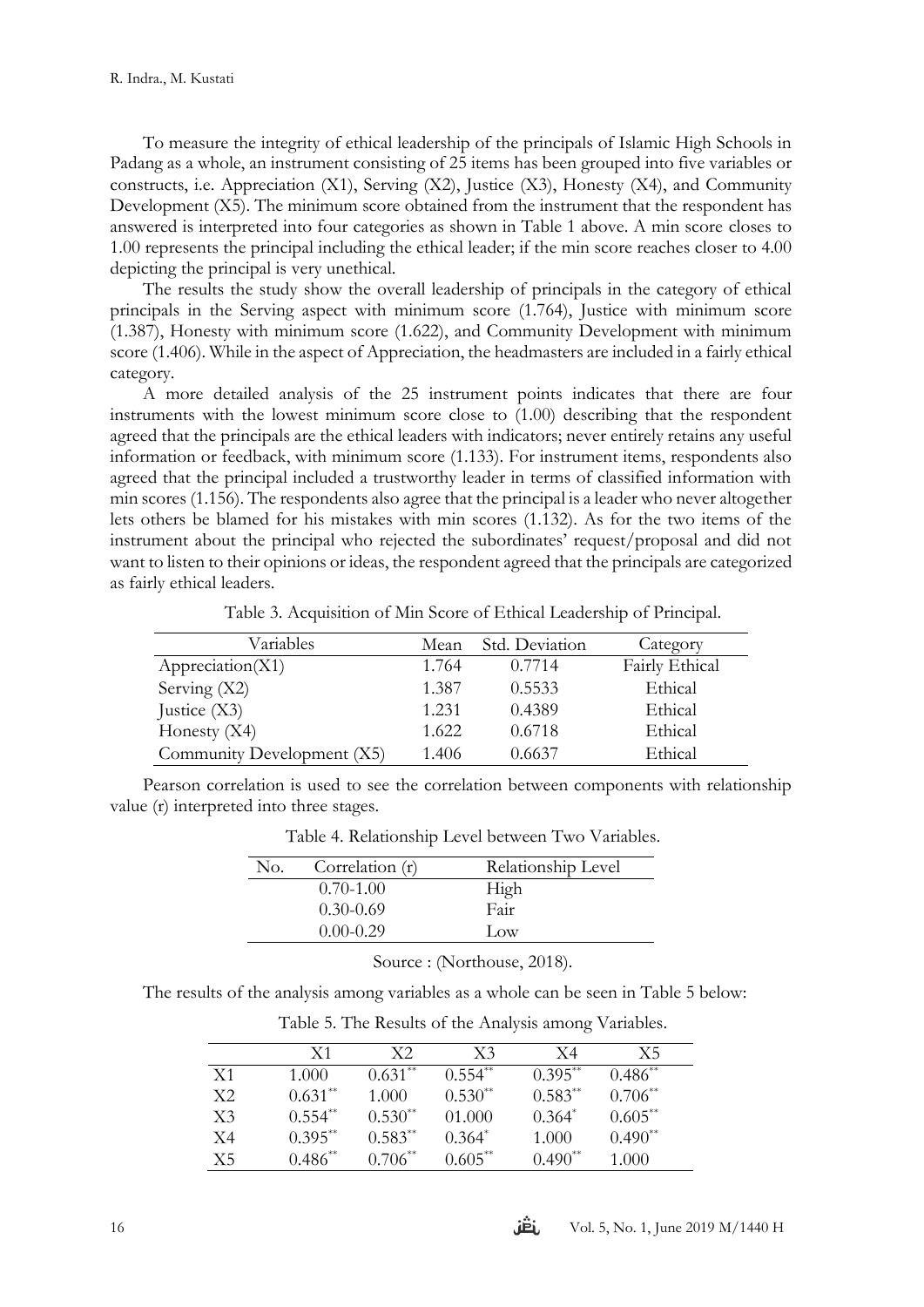Table 5 above shows that: there are correlations at simple stages between X1 and X2, X3, X4 and X5; simple phase correlations between X2 with X1, X3, X4; high stages between X2 and X5; simple phase correlations between X3 with X1, X2, X4 and X5; and simple phase correlations between X4 with X1, X2, X3 and X5.

Furthermore, to see the coefficient path, it can be done by multiple regression analysis. The analysis of the study can be seen in the following Table 6 and 7.

| Model |                   | R Square | Adjusted<br>R Square | Std. Error of<br>the Estimate |        | Sig. |
|-------|-------------------|----------|----------------------|-------------------------------|--------|------|
|       | .761 <sup>a</sup> | .580     | .538                 | .4513                         | 13.787 | .000 |

| Model |                | Un-standardized<br>Coefficients |            | Standardized<br>Coefficients |         |      |
|-------|----------------|---------------------------------|------------|------------------------------|---------|------|
|       |                |                                 | Std. Error | Beta                         |         | Sig. |
|       | (Constant)     | $-125$                          | .231       |                              | $-.543$ | .590 |
|       | X1             | $-.050$                         | .121       | $-.058$                      | $-.412$ | .682 |
|       | X2             | .615                            | .184       | .513                         | 3.343   | .002 |
|       | X <sub>3</sub> | .501                            | .194       | .332                         | 2.580   | .014 |
|       | X4             | .092                            | .125       | .093                         | .733    | .468 |

|  |  | Table 6. Summary Model. |  |  |
|--|--|-------------------------|--|--|
|--|--|-------------------------|--|--|

Table 7. Coefficient path X1 through X4.

a. Dependent variable : Community Development

From the result of the coefficient path test, the coefficient path from X2 to X5 and X3 to X5 both is statistically significant (t count above t table and *p-value* below 0.05), while path coefficient from X1 to X5 and X4 to X5 is not significant (t count below t table and *p-value* above 0.05). Therefore, the process will be repeated by removing X1 and X4 from the model. The proposition becomes: Serving (X2) and Justice (X3) has a positive influence on Community Development (X5). On the basis of this improved proposition the path diagram becomes as shown in Figure 2 below:



Figure 2. The structural relationship among X2, X3, and X5 with structural equation  $X5 = \rho X5X2X2 + \rho X5X3X3 + ε$ 

The path diagram contains only two exogenous variables X2 and X3 and an endogen X5. With the loss of two exogenous modifiers from the path diagram, the magnitude of the path coefficient will change. Thus the calculation should be repeated, as shown in Tables 8 and 9.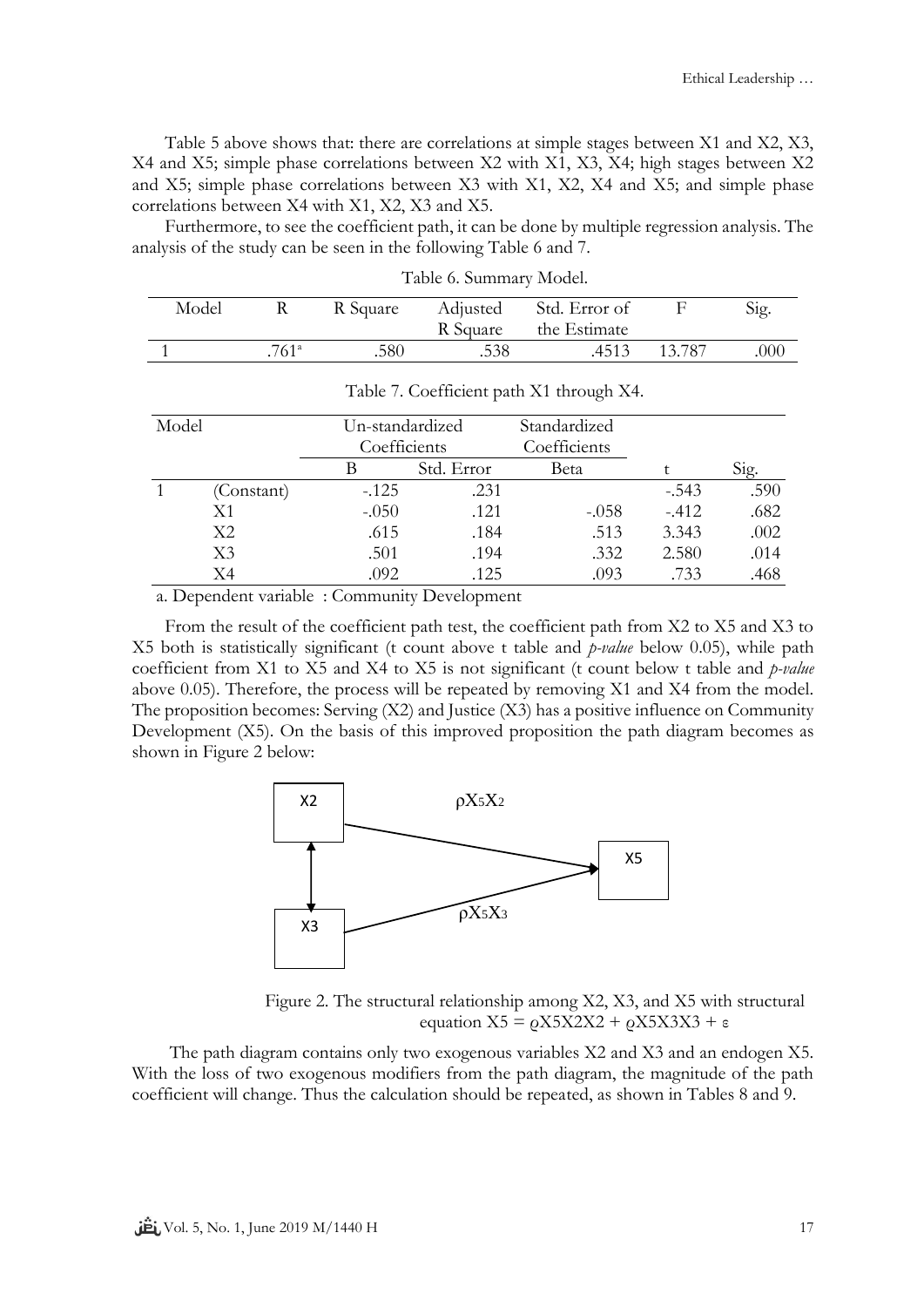| $10000$ $\sigma$ . $000000$ |                 |       |       |                                 |         |       |
|-----------------------------|-----------------|-------|-------|---------------------------------|---------|-------|
| Model                       | R               |       |       | R Square Adjusted Std. Error of |         | Sig.  |
|                             |                 |       |       | R Square the Estimate           |         |       |
|                             | $0.756^{\circ}$ | 0.572 | 0.552 | 0.4443                          | -28.096 | 0.000 |

|  | Table 8. Summary Model. |
|--|-------------------------|
|--|-------------------------|

| Model      | Un-standardized |                             | Standardized |          |       |
|------------|-----------------|-----------------------------|--------------|----------|-------|
|            | Coefficients    |                             | Coefficients |          |       |
|            | В               | Std. Error                  | Beta         | T        | Sig.  |
| (Constant) | $-0.083$        | 0.215                       |              | $-0.387$ | 0.700 |
| Serving    | 0.642           | 0.143                       | 0.536        | 4.502    | 0.000 |
| Χ2         |                 |                             |              |          |       |
| Justice    | 0.486           | 0.180                       | 0.321        | 2.700    | 0.010 |
| X3)        |                 |                             |              |          |       |
|            |                 | a. Dependent variable : KOM |              |          |       |

## Table 9. Coefficient path X2 through X3.

The analysis shown table 9 shows that the coefficient of lines X2 and X3 becomes 0.536 and 0.321, and both are significant i.e. Serving (Beta =  $0.536$ , t =  $4.502$ , sig =  $0.00 \le 0.05$  and  $R^2 = 0.378$ ) and Justice (In Beta = 0.321, t = 2.700, sig = 0.01 < 0.05 and  $R^2 = 0.194$ ). In the Summary Model Table 8, it appears that R square becomes 0.572 thus the path coefficient ε (changeable outside the model) as shown in Figure 3.



Figure 3. The Structure of Causal Relationship among X2 and X3 to X5.

The combined effect of X2 and X3 to X5 is  $0.378 + 0.194 = 0.5$  72 which is nothing but the magnitude of R2 X5 (X2X3) =  $0.572$  or the combined effect of X2 and X3 to X5 is  $57.2\%$ and the remaining 42.8% is contributed by other factors.

The research hypothesis is obtained from the results of coefficient test describes that from X2 to X5 and X3 to X5 are both significantly influenced (t count is higher than t table and pvalue below 0.05). The results of this analysis prove that hypotheses 2 and 3 are influential between principals' ethical leadership in the aspect of serving (X2) with the ability to build school communities (X5) and there is an influence between the principal's ethical leadership in aspects of being fair (X3) with the ability to build school community (X5). These mean that hypotheses 2 and 3 are acceptable.

While the coefficients path from X1 to X5 and X4 to X5 do not significantly influenced (t count below t Table and p-value is higher than 0.05). The results of this analysis prove that hypotheses 1 and 3 are influential i.e. between principals' ethical leadership in aspects of respecting (X1) to the ability to build school communities (X5) and there is an influence between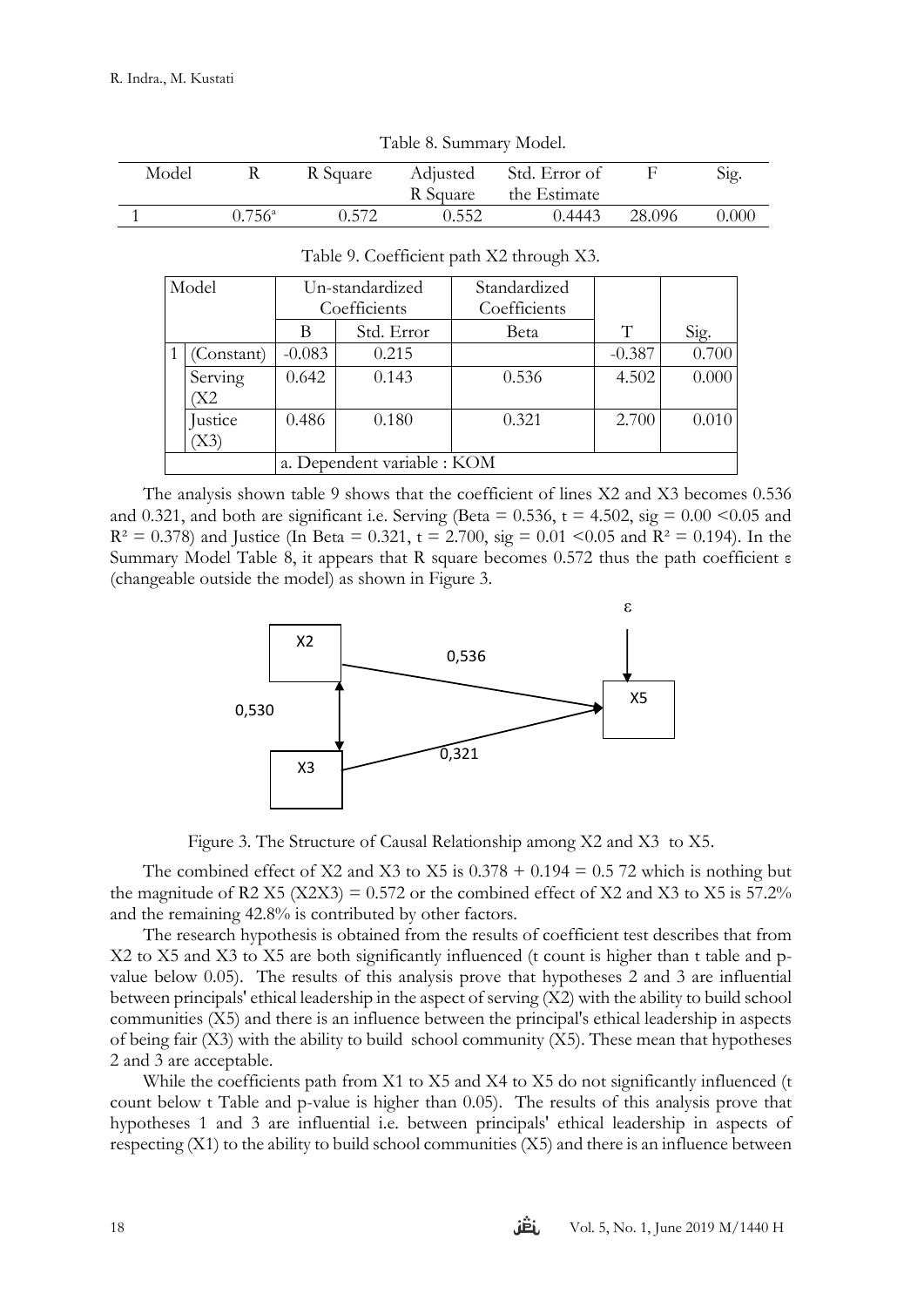principals' ethical leadership in the aspects of being honest (X4) and the ability to build school community (X5) is not accepted.

Based on the above research findings, it shows that the ethical leadership assessment model consisting of five dimensions of Appreciation (X1), Serving (X2), Justice (X3), Honesty (X4), and Community Development (X5) by using 25 series of the valid and reliable questions shows that each indicator can measure each construct of the ethical leadership. The behavioral assessment of a principal based on the scale of behavior from teachers' perspectives by using probing questionnaire is classified as very good in attempt to detect ethical leadership. This assessment model can be applied in taking decision-making and designing a sustainable principals' development program.

The results of the instrument analysis show that the principals of the Islamic High Schools is included as the fairly ethical in Appreciation, Serving, Justice, Honesty, and Community development aspects. This finding is in line with the concept of leadership in the perspective of Islam purposed by Ishak (2011), Zuhdi (2014), and Maimunah (2017) who edify the leaders to respect other, fair, trustworthy, and be able to construct the spiritual integrity. The Holy Quran and Hadith also emphasize that a leader must meet several criteria i.e. *adil* (qisth, equalizing, leveling), *amanah* (accountability), *dakwah* (sociality), and *ummah* (collectivity) that have become the birth of the concept of "civil leadership" or a concept of leadership that is based on and strengthened with the concept of *ummah.*

Then, the result of path analysis shows from four independent variables measured turns out that they are directly or indirectly affected through other variable to dependent variable are in Serving and Justice aspects with the effect of together equal to 57.2%. While the next two variables i.e. Appreciation and honesty do not directly affect the effort to develop the community. They are in accordance with research findings by Zhu, He, Trevino, Chao, & Wang (2015) who argue that ethical leadership has an indirect effect on the performance of followers in the organization.

As Northouse (2018) points out, ethical theory consists of two domains: theories about leader behavior and theories about leader character. Character is included as the invisible leader behavior that forms the basis for behavior seen in the form of action. The results of the analysis show that a leader has the character of respect for others (Appreciation) and realize that others need to be respected does not directly influence the effort in building the community in realizing the shared vision and mission of the team. Appreciation gives meaning when accompanied by action behavior. Likewise, in the aspect of Honesty for a leader is including the character of a leader who underlies the behavior of a leader's actions. Having honest behavior but not being realized in the form of action does not bring meaning to the effort to build the community. As explained by (Avolio & Locke, 2002; Bass & Steidlmeier, 1999) that respectful and honest behavior is included in ethical attitudes closely related to the interests of ethical egoism that fall to transactional leadership that puts self-importance instead of team building. Serving and Justice are falling into altruism's behavior, the opposite of ethical egoism. According to Schumann (2001), altruism is an approach that emphasizes that a leader's actions are moral, if his or her main purpose is to sustain the best interests of its members or the community. This study is in accordance with the view of Shekari & Nikooparvar (2012); Yates (2014) that the behavior of caring for others is the principal shaper of moral leadership, and also in accordance with the results of Janssen (2005) who stated that ethical leadership encourages innovative behavior of services. The study indicated that Islamic High Schools principals in Padang have been aware of the main leaders' tasks in the school. The important task of a leader is to serve the vision and mission of the school organization. Similarly, in terms of ethical leadership related to justice and equality issues, proving the principal in Padang City has acted morally by prioritizing fair treatment of all followers. Rawls (2009) concerned with justice issues is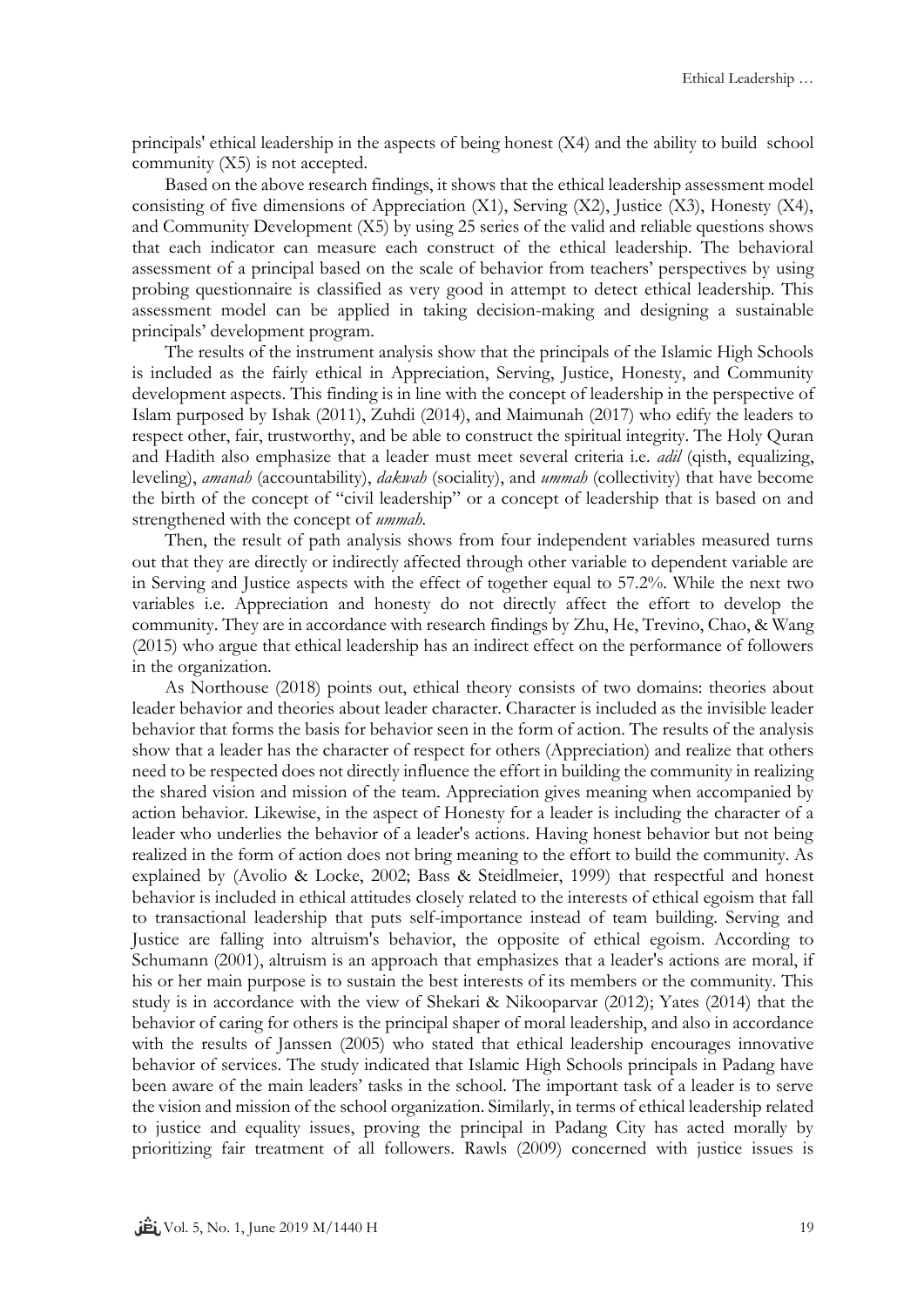important for all people working together, to increase the interests. Caring with justice is a reciprocal ethic of "treating others as you would like to be treated".

## **CONCLUSION**

Based on the research questions about ethical leadership of the principals of the Islamic High School in Padang can be summarized that the ethical leadership instruments with five variables and 25 indicators have been tested in theory and empirically. The five variables of ethical leadership consisting of Appreciation, Serving, Justice, Honesty, and Community Development have met the validity and reliability aspects and can be used as guidelines for policy makers in establishing and inaugurating a principal.

The five variables of ethical leadership show a simple stage correlation between variables and one variable indicating high-level correlation. Path analysis results found that two of the five ethical leadership variables directly influence community building efforts. The "Serving (X2) variable" directly affects "Community Development (X5)" by 0.287 or 28.7%. Influence through correlation relationship with "Justice (X3)" with "Community Development (X5)" equal to 0.091 or 9.1%. While the direct effect of Justice (X3) with Community Development (X5) of 0.103 or 10.3%. The effect through correlation relationship with X2 is 0.091 or 9.1%. The combined effect of X2 and X3 in combination to X5 is 0.572 or 57.2%. Of the four variables of ethical leadership, associated with ethical selfishness are the variables of respect for others and the variable of doing the truth. While the two variables that serve others and act fairly including the altruism behavior of a leader.

## **ACKNOWLEDGMENT**

The authors are thankful to STKIP Pesisir Selatan, West Sumatera in collaboration with Faculty of Islamic Education and Teacher Training, UIN Imam Bonjol Padang for providing the necessary facilities for conducting the research and publishing the article. They also thanks to 8 Islamic secondary schools, especially for those respondents that have provided needed data for completing the research.

## **BIBLIOGRAPHY**

- Ary, D., Jacobs, L. C., Sorensen, C., & Walker, D. (2013). *Introduction to research in education: Cengage Learning*.
- Avolio, B. J., & Locke, E. E. (2002). Constrating different philosophies of leader motivation: Alturism versus egoism. *The Leadership Quarterly, 169-191.*
- Avolio, B. J., Gardner, W. L., Walumbwa, F. O., Luthans, F., & May, D. R. (2004). Unlocking the mask: A look at the process by which authentic leaders impact follower attitudes and behaviors. *The Leadership Quarterly*, *15*(6), 801–823.
- Bass, B. M. (1995). Theory of transformational leadership redux. *The Leadership Quarterly*, *6*(4), 463–478.
- Bass, B. M. (1997). Does the transactional–transformational leadership paradigm transcend organizational and national boundaries?. *American Psychologist*, *52*(2), 130.
- Bass, B. M., & Avolio, B. J. (1997). *Full range leadership development: Manual for multifactor leadership questionnaire.* California: Mind Gorden. Inc.
- Bass, B. M., & Steidlmeier, P. (1999). *Ethics caracter and authentic transformational leadership.*  Binghamton NY: School of Management Binghamton University.
- Batool, B. F. (2013). Emotional intelligence and effective leadership. *Journal of Business Studies Quarterly*, *4*(3), 84.
- Blase, J., & Kirby, P. C. (2008). *Bringing out the best in teachers: What effective principals do*. Corwin Press.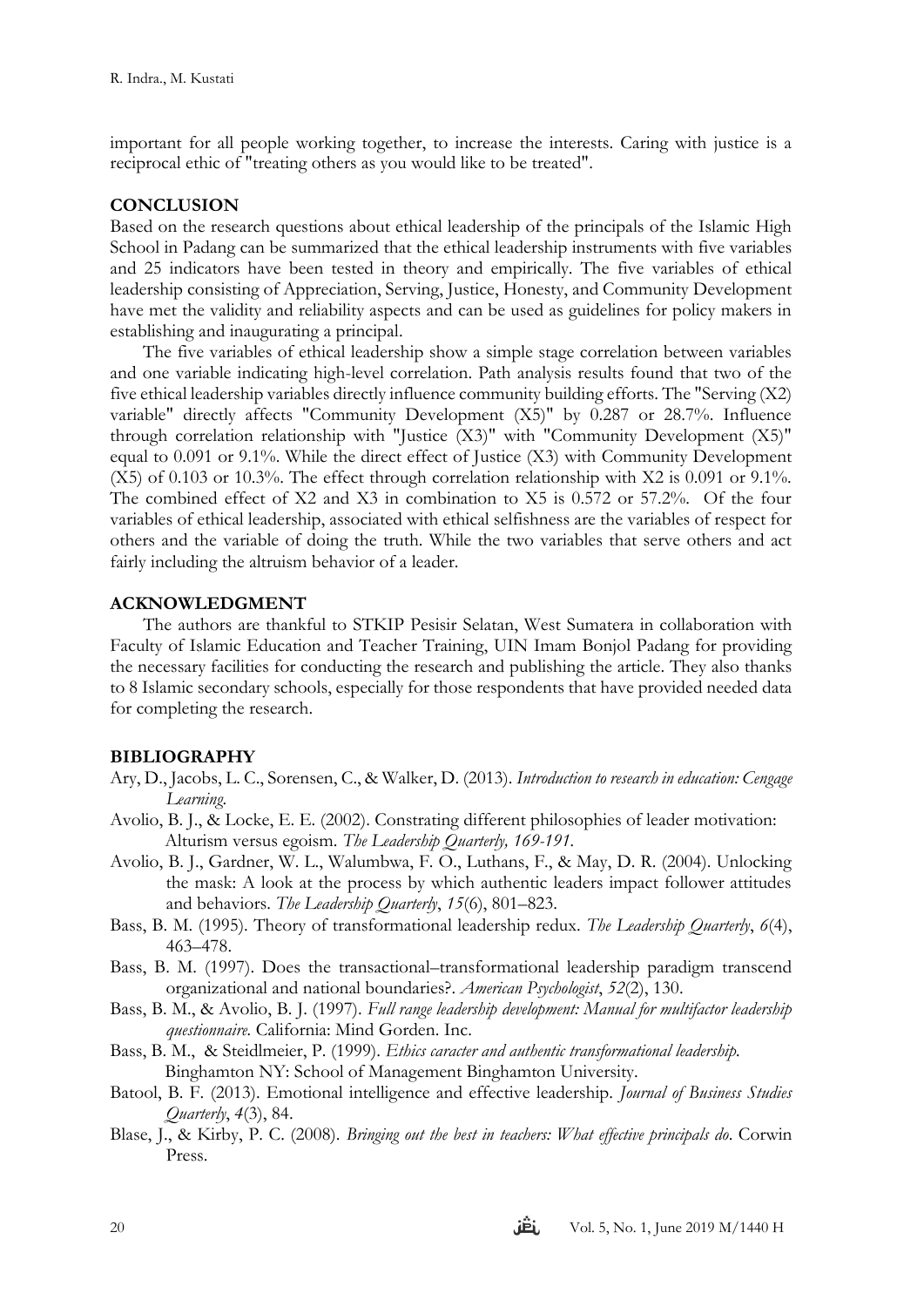- Bolman, L. G., & Deal, T. E. (2017). *Reframing organizations: Artistry, choice, and leadership*. John Wiley & Sons.
- Boyatzis, R., & McKee, A. (2005). *Resonant leadership: Renewing yourself and connecting with others through mindfulness, hope and compassioncompassion*. Harvard Business Press.
- Brown, J. D. (2002). The Cronbach alpha reliability estimate. *JALT Testing & Evaluation SIG Newsletter*, *6*(1).
- Brown, M. E., & Treviño, L. K. (2006). Ethical leadership: A review and future directions. *The Leadership Quarterly*, *17*(6), 595–616.
- Bryk, A. S., & Schneider, B. (2003). Trust in schools: A core resource for school reform. *Educational Leadership*, *60*(6), 40–45.
- Bush, T., & Glover, D. (2003). School leadership: Concepts and evidence.
- Bush, T., Kiggundu, E., & Moorosi, P. (2011). Preparing new principals in South Africa: the ACE: School leadership programme. *South African Journal of Education*, *31*(1), 31–43.
- Ciulla, J. B. (2014). *Ethics, the heart of leadership*. ABC-CLIO.
- Coburn, C. E., & Talbert, J. E. (2006). Conceptions of evidence use in school districts: Mapping the terrain. *American Journal of Education*, *112*(4), 469–495.
- Cronbach, L. J., & Shavelson, R. J. (2004). My current thoughts on coefficient alpha and successor procedures. *Educational and Psychological Measurement*, *64*(3), 391–418.
- Davis, S., Darling-Hammond, L., LaPointe, M., & Meyerson, D. (2005). Developing successful principals. *Stanford Educational Leadership Institute, Ed.). Retrieved February*, *20*, 2009.
- DiPaola, M. F., & Walther-Thomas, C. (2003). Principals and Special Education: The Critical Role of School Leaders.
- DuFour, R., & Eaker, R. (2009). *Professional Learning Communities at Workâ "¢: Best Practices for Enhancing Students Achievement*. Solution Tree Press.
- Edmonds, R. (1979). Effective schools for the urban poor. *Educational Leadership*, *37*(1), 15–24.
- Elmore, R. F. (2002). Bridging the gap between standards and achievement: The imperative for professional development in education. *Secondary Lenses on Learning Participant Book: Team Leadership for Mathematics in Middle and High Schools*, 313–344.
- Erdogan, B., Kraimer, M. L., & Liden, R. C. (2004). Work value congruence and intrinsic career success: the compensatory roles of leader-member exchange and perceived organizational support. *Personnel Psychology*, *57*(2), 305–332.
- Gardner, H. E. (2011). *Leading minds: An anatomy of leadership*. Hachette UK.
- Gardner, W. L., Avolio, B. J., Luthans, F., May, D. R., & Walumbwa, F. (2005). "Can you see the real me?" A self-based model of authentic leader and follower development. *The Leadership Quarterly*, *16*(3), 343–372.
- Goleman, D. (2003). What makes a leader. *Organizational Influence Processes*, 229–241.
- Goleman, D. (2006). Kepemimpinan berdasarkan kecerdasan emosi. Bandung: Gramedia Pustaka Utama.
- Goleman, D., Boyatzis, R. E., & McKee, A. (2013). *Primal leadership: Unleashing the power of emotional intelligence*. Harvard Business Press.
- Gregory Stone, A., Russell, R. F., & Patterson, K. (2004). Transformational versus servant leadership: A difference in leader focus. *Leadership & Organization Development Journal*, *25*(4), 349–361.
- Grojean, M. W., Resick, C. J., Dickson, M. W., & Smith, D. B. (2004). Leaders, values, and organizational climate: Examining leadership strategies for establishing an organizational climate regarding ethics. *Journal of Business Ethics*, *55*(3), 223–241.
- Hackman, M. Z., & Johnson, C. E. (2013). *Leadership: A communication perspective*. Waveland Press.
- Hale, E. L., & Moorman, H. N. (2003). Preparing school principals: A national perspective on policy and program innovations. *Institute for Educational Leadership (NJ1)*.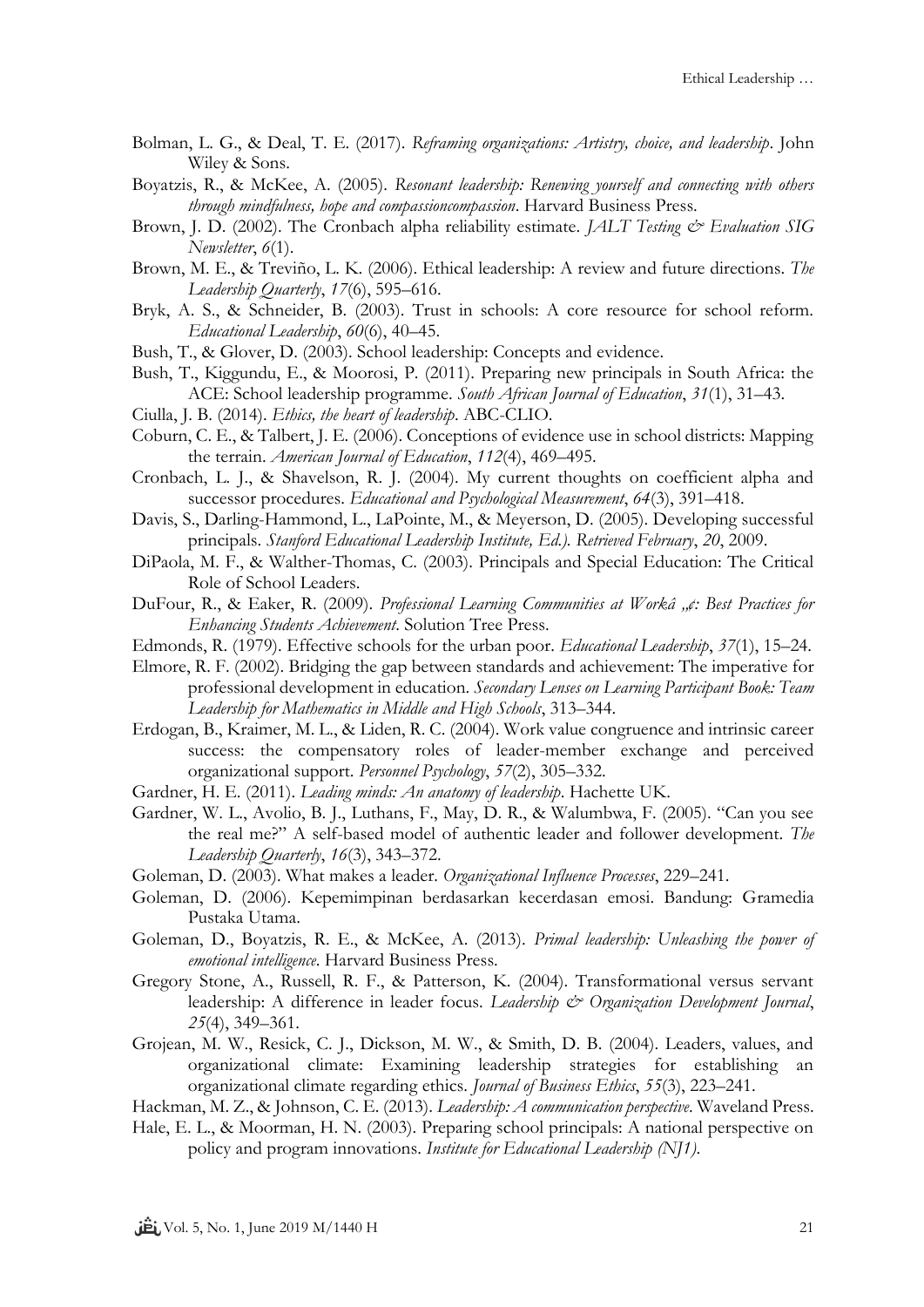- Hallinger, P. (2005). Instructional leadership and the school principal: A passing fancy that refuses to fade away. *Leadership and Policy in Schools*, *4*(3), 221–239.
- Halverson, R., Grigg, J., Prichett, R., & Thomas, C. (2007). The new instructional leadership: Creating data-driven instructional systems in school. *Journal of School Leadership*, *17*(2), 159.
- Hargreaves, A., & Fink, D. (2012). *Sustainable leadership* (Vol. 6). John Wiley & Sons.
- Hersey, P., Blanchard, K. H., & Johnson, D. E. (2007). *Management of organizational behavior* (Vol. 9). Prentice hall Upper Saddle River, NJ.
- Hollander, E. (2012). *Inclusive leadership: The essential leader-follower relationship*. Routledge.
- Hoy, W. K., Smith, P. A., & Sweetland, S. R. (2002). The development of the organizational climate index for high schools: Its measure and relationship to faculty trust. *The High School Journal*, *86*(2), 38–49.
- Hsiung, H.-H. (2012). Authentic leadership and employee voice behavior: A multi-level psychological process. *Journal of Business Ethics*, *107*(3), 349–361.
- Indra, R., & Kustati, M. (2016). Effective School Performance Stages at Public Senior High Schools in Indonesia. *Al-Ta'lim Journal*, *23*(2), 100–113.
- Ishak, S. (2011). Model Kepemimpinan Etika Berlandas Sirah Nabi Muhammad SAW (Ethical Leadership Model Based on Prophet Muhammad PBUH Biography). *Jurnal Hadhari: An International Journal*, *3*(2), pp.23-44.
- Janssen, O. (2005). The joint impact of perceived influence and supervisor supportiveness on employee innovative behaviour. *Journal of Occupational and Organizational Psychology*, *78*(4), 573–579.
- Joseph, E. E., & Winston, B. E. (2005). A correlation of servant leadership, leader trust, and organizational trust. *Leadership & Organization Development Journal*, *26*(1), 6–22.
- Judge, T. A., & Piccolo, R. F. (2004). Transformational and transactional leadership: a metaanalytic test of their relative validity. *Journal of Applied Psychology*, *89*(5), 755.
- Krejcie, R. V, & Morgan, D. W. (1970). Determining sample size for research activities. *Educational and Pshychological Measurement 30, 607-610.*
- Kuhnert, K. W. (1994). Transforming leadership: Developing people through delegation.
- Leithwood, K., Aitken, R., & Jantzi, D. (2006). *Making schools smarter: Leading with evidence*. Corwin Press.
- Lunenburg, F., & Ornstein, A. (2011). *Educational administration: Concepts and practices*. Nelson Education.
- Maimunah, M., 2017. Kepemimpinan Dalam Perspektif Islam dan Dasar Konseptualnya. *Al-Afkar: Jurnal Keislaman & Peradaban*, *5*(1). Retrieved from http://ejournal. fiaiunisi.ac.id/index.php/al-afkar/article/view/133
- Mayer, J. D., Salovey, P., & Caruso, D. (2000). Models of emotional intelligence. *RJ Sternberg (Ed.)*.
- McCleskey, J. A. (2014). Situational, transformational, and transactional leadership and leadership development. *Journal of Business Studies Quarterly*, *5*(4), 117. Retrieved from https://pdfs.semanticscholar.org/0333/9f1dd37ee4d9182b7fc7ddb33f19d9a92177.pdf
- Mendonca, M. (2001). Preparing for ethical leadership in organizations. *Canadian Journal of Administrative Sciences/Revue Canadienne Des Sciences de l'Administration*, *18*(4), 266–276.
- Michie, S., & Gooty, J. (2005). Values, emotions, and authenticity: Will the real leader please stand up? *The Leadership Quarterly*, *16*(3), 441–457.
- Muijs, D., Harris, A., Chapman, C., Stoll, L., & Russ, J. (2004). Improving schools in socioeconomically disadvantaged areas–A review of research evidence. *School Effectiveness and School Improvement*, *15*(2), 149–175.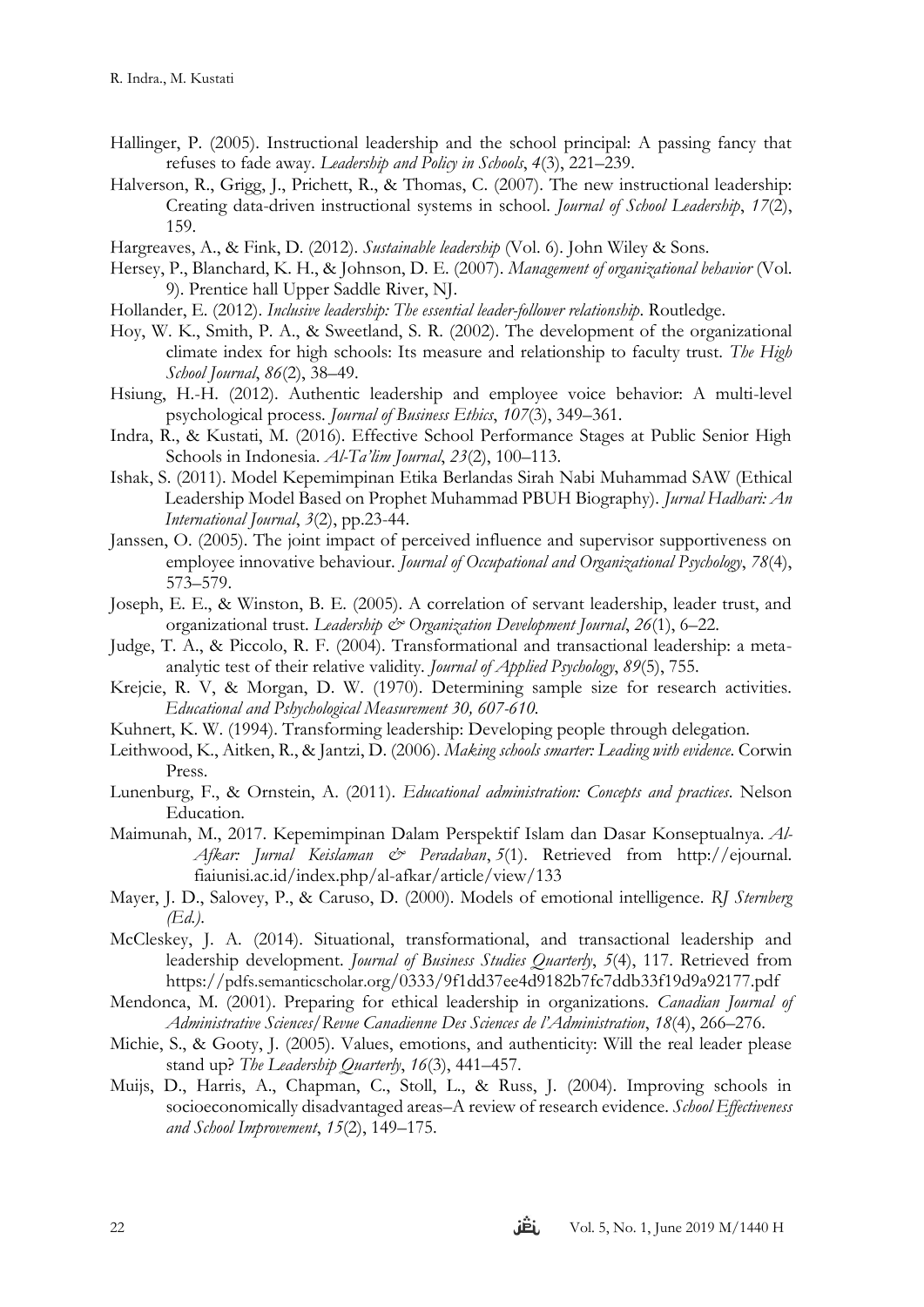- Nguni, S., Sleegers, P., & Denessen, E. (2006). Transformational and transactional leadership effects on teachers' job satisfaction, organizational commitment, and organizational citizenship behavior in primary schools: The Tanzanian case. *School Effectiveness and School Improvement*, *17*(2), 145–177.
- Northouse, P. G. (2018). *Leadership: Theory and practice*. Sage publications.
- Northouse, P. G. (2015). *Leadership: Teory and pranctice.* United States of America: SAGE Publications.
- Pieterse, A. N., Van Knippenberg, D., Schippers, M., & Stam, D. (2010). Transformational and transactional leadership and innovative behavior: The moderating role of psychological empowerment. *Journal of Organizational Behavior*, *31*(4), 609–623.
- Prati, L.M.,Douglas, C., Ferris, G.R., Ammeter, A. P., & Buckley, M. R. (2003). Emotional intelligence, leadership effectiveness, and team outcomes. *The International Journal of Organozational Analysis 11, 21-40.*
- Rawls, J. (2009). *A theory of justice: Revised edition*. Harvard university press.
- Rivlin, L. (2002). The ethical imperative. *Handbook of Environmental Psychology*, 15–27.
- Russell, R. F. (2001). The role of values in servant leadership. *Leadership & Organization Development Journal*, *22*(2), 76–84.
- Saat, L. B., & Zain, S. (2016). The Effect of Instructional Leadership, Efficacy and Routine Taks Principals of Academic Achievement. *Malaysian Journal of Social Sciences and Humanities (MJSSH)*, *1*(3), 42–65.
- Salazar, P. S. (2007). The professional development needs of rural high school principals: A seven-state study. *The Rural Educator*, *28*(3).
- Schumann, P. L. (2001). A moral principles framework for human resource management ethics. *Human Resource Management Review*, *11*(1–2), 93–111.
- Seashore Louis, K., Dretzke, B., & Wahlstrom, K. (2010). How does leadership affect student achievement? Results from a national US survey. *School Effectiveness and School Improvement*, *21*(3), 315–336.
- Senge, P. M. (2006). *The fifth discipline: The art and practice of the learning organization*. Broadway Business.
- Shapiro, J. P., & Stefkovich, J. A. (2016). *Ethical leadership and decision making in education: Applying theoretical perspectives to complex dilemmas*. Routledge.
- Shekari, H., & Nikooparvar, M. Z. (2012). Promoting leadership effectiveness in organizations: A case study on the involved factors of servant leadership. *International Journal of Business Administration*, *3*(1), 54.
- Southworth, G. (2002). Instructional leadership in schools: Reflections and empirical evidence. *School Leadership & Management*, *22*(1), 73–91.
- Sweetland, S. R., & Hoy, W. K. (2000). School characteristics and educational outcomes: Toward an organizational model of student achievement in middle schools. *Educational Administration Quarterly*, *36*(5), 703–729.
- Wagner, T. (2014). *The global achievement gap: Why even our best schools don't teach the new survival skills our children need and what we can do about it*. Basic Books.
- Yates, L. A. (2014). Exploring the relationship of ethical leadership with job satisfaction, organizational commitment, and organizational citizenship behavior. *The Journal of Values-Based Leadership*, *7*(1), 4.
- Youngs, P., & King, M. B. (2002). Principal leadership for professional development to build school capacity. *Educational Administration Quarterly*, *38*(5), 643–670. https://journals.sagepub.com/doi/10.1177/0013161X02239642